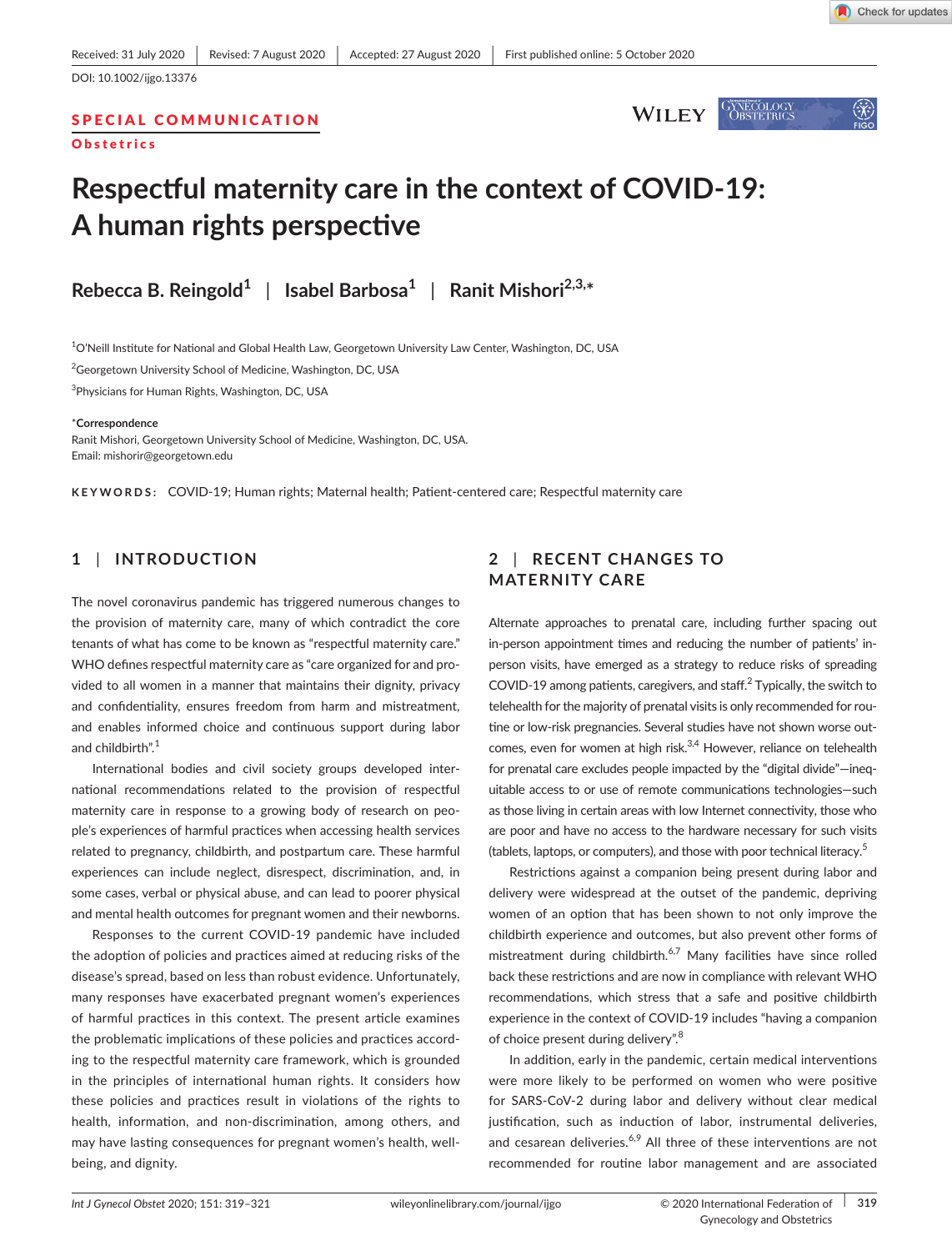with significant harm. According to WHO, pregnant women with suspected and confirmed SARS‐CoV‐2 infection do not necessarily need to give birth by cesarean delivery and they should only be per‐ formed when medically justified.<sup>8</sup>

In the context of postpartum care, measures to reduce the risk of mother‐to‐child transmission have included temporarily separating newborns from women who test positive for SARS‐CoV‐2, discour‐ aging skin-to-skin contact, and limiting breastfeeding.<sup>6</sup> Guidance on this issue is conflicting but current evidence suggests that healthy newborns are at low risk of harm from infection and that there are important benefits for both mothers and newborns associated with these interventions, $10$  leading WHO to encourage safe breastfeeding, holding newborns skin-to-skin, and room sharing.<sup>8</sup> The American Academy of Pediatrics recently reversed their guidance, now indicat‐ ing that infants of mothers infected with SARS‐Cov‐2 may room‐in, as long as precautions are taken to minimize transmission. $11$ 

In addition, the COVID‐19 pandemic has exacerbated a range of harmful practices already widespread in the context of pre‐ natal, intrapartum, and postpartum care, including lack of infor‐ mation, denial or suspension of care, neglect, abandonment, and abuse.<sup>6</sup> Women have reported receiving insufficient or inadequate information about policies, interventions, referrals, and the full range of options available to them. $6$  They have also experienced outright denial of care in emergency circumstances, as well as restricted access to emergency transport, out‐of‐hospital options for skilled care, pain relief, and various intrapartum and postpartum support services.<sup>9</sup>

### **3** | **HUMAN RIGHTS IMPLICATIONS**

These policies and practices result in the violation of various inter‐ national human rights that, in addition to others, make up the nor‐ mative foundation of the respectful maternity care framework. They infringe upon not only individuals' right to health, but also their rights to information, non‐discrimination, the benefits of scientific progress, and participation, given the indivisible and interdependent nature of human rights.<sup>12</sup>

The right to health establishes that maternal healthcare services must be available in adequate numbers, accessible without discrim‐ ination and free from barriers, respectful of different cultures and sensitive to gender, age, and life‐cycle requirements, and be evidence‐ based, scientifically and medically appropriate, and up-to-date.<sup>12,13</sup> It also prohibits the adoption of policies and practices that harm wom‐ en's physical and mental integrity or undermine their full enjoyment of the right to maternal health.<sup>12</sup> While some of the policies and practices referenced above restrict or prohibit access to a range of criti‐ cal services and interventions that have the potential to improve the health outcomes for pregnant women and newborns, others have the potential to harm their physical and mental health status.

The right to information requires the provision of evidence‐based information on all aspects of sexual and reproductive health, includ‐ ing maternity care services. $^{12}$  Access to information allows women to make informed, free, and responsible decisions about the care they receive. $12,13$  Not all pregnant women will choose to take advantage of the interventions referenced above in the context of COVID‐19. However, respectful maternity care requires effective communication between patients and providers, $<sup>1</sup>$  ensuring that patients understand</sup> that they have options and are supported in their decision‐making. Without clear communication about the full range of options avail‐ able to them and support for their decisions, women may be dissuaded from accessing prenatal and postpartum services and in-hospital deliveries, even when medically indicated.<sup>14</sup>

The right to equality and non-discrimination demands equal access to the same range, quality, and standard of maternity care services and special measures to overcome the discrimination that disproportionately affects women of color and women who are poor.<sup>15,16</sup> among other already marginalized and underserved groups.<sup>12,13</sup> These women are more likely to experience not only worse maternal health outcomes and pre-existing health conditions that are associated with COVID‐19‐ and pregnancy‐related complications, but also the potential harms associated with the abovementioned policies and practices.<sup>17</sup> Restrictions on companions during labor and delivery, especially doulas,  $18,19$  are particularly burdensome for women of color. as they are more likely to experience mistreatment or discrimination by providers.<sup>20</sup>

The right to the benefits of scientific progress establishes that all people, including pregnant women, must be able to participate in scientific progress and benefit from its applications, which includes both the material results of and the scientific knowledge and information deriving from scientific research. $^{21}$  Women are subject to special protections in this context, given that they tend to be underrepresented in scientific activity and that scientific research tends to be gender-biased and not sensitive to their particular needs.<sup>21</sup> Accordingly, efforts should be made to ensure that women are able to safely par‐ ticipate in and benefit from research related to the development of treatments and vaccines for COVID‐19.<sup>22</sup>

Finally, the right to participate in political and public life encom‐ passes participation in the formulation and implementation of policy at international, regional, national, and local levels.<sup>23</sup> Participation by those most affected in such policy‐making processes helps to promote public trust, ensure accountability, and prevent against further discrim‐ ination against historically underrepresented groups.<sup>21</sup> Given that eliminating harmful practices during maternity care can only be achieved through an inclusive process, involving the participation of women, $24$ they should also be active participants in the formulation and adoption of related policies and practices in the context of COVID‐19.

## **4** | **CONCLUSION**

Actors—whether they be governments, health profession associations, international bodies, or individual health facilities—should rely on inter‐ national human rights standards, best clinical practices, and the latest scientific evidence available to inform their development of policies, practices, and guidelines related to the provision of maternity care in the